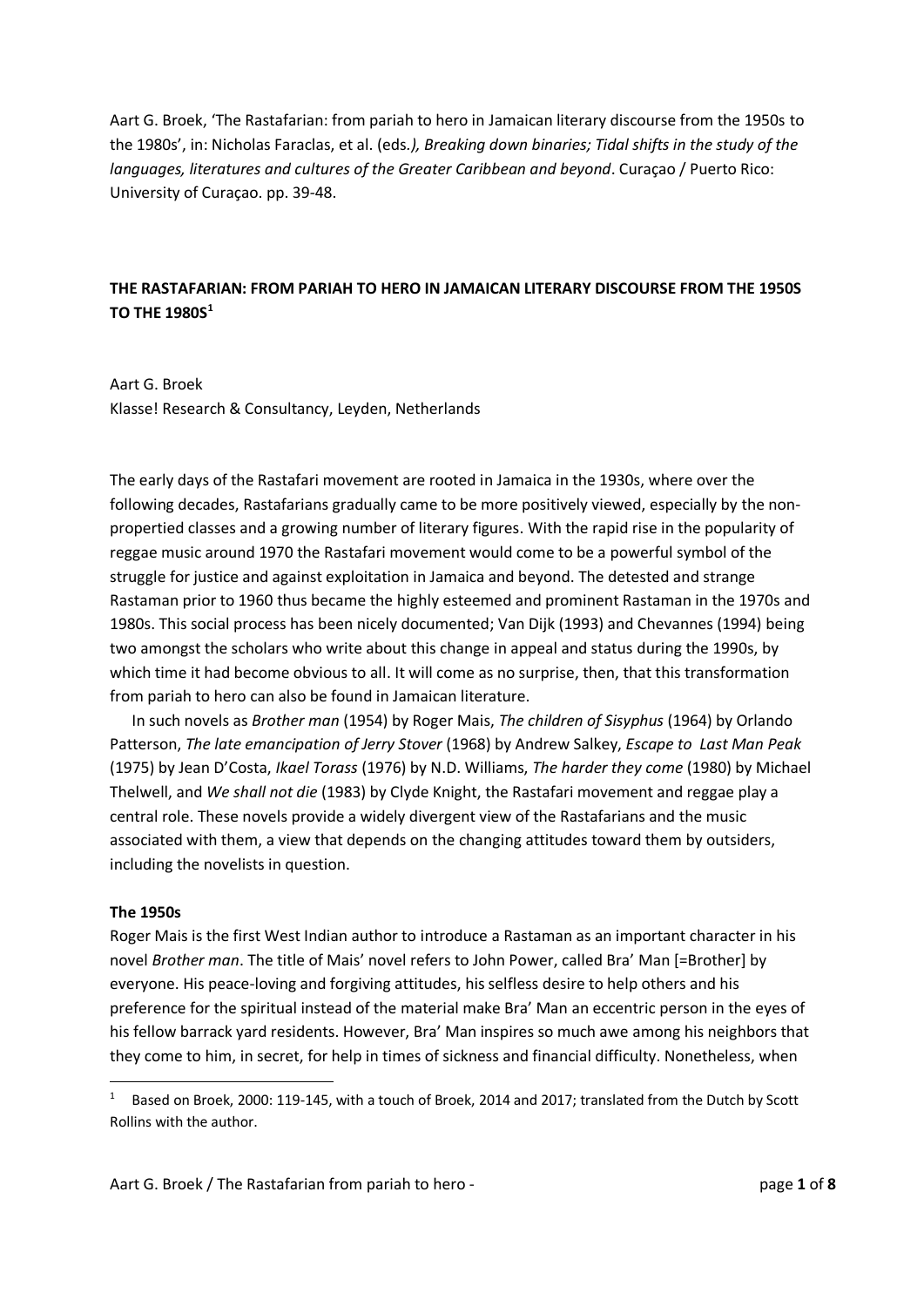tragedy hits – in the form of a murder and police raids – the neighborhood directly accuses Bra' Man of being the guilty party. All their pent up hate, horror, ignorance and fear is directed at the Rastaman. He is stoned, a punishment that nearly costs him his life. For three days he lies on the brink of death. No matter how full of hate his environment may be, Bra' Man is portrayed as someone who has the capacity to forgive his assailants after the stoning. In fact, he emerges as the only one to choose the righteous path in the struggle for daily survival: that of understanding, trust and surrender when it comes to his fellow human beings and fellow sufferers of oppression.

The Jesus-like idealization of Bra' Man as a Rastafarian is clear in this story line, even for readers without specific knowledge of this movement. Idealization brings with it inevitable distortions. The most striking aspect of the idealization of the Rastafarians can be attributed not so much the infallible character of Bra' Man, as to the novel's silence regarding two very important aspects of Rastafarian religious creed, namely the belief that Haile Selassie I is the only true and (at the time) living God, and the belief that all African descended people in the diaspora will return to Africa, to Ethiopia, their supposed mother country. Bra' Man is first and foremost a Rastafarian through his actions, personal manner and his Biblically oriented thinking. But even in this, Bra' Man distinguishes himself from what has by now become the stereotypical Rastafarian. That he does not use marihuana does not necessarily have to come as a surprise, but what is remarkable is that 'the herb' in *Brother man* is given strongly negative connotations; the murder at the center of the story and certain acts (fraud, gambling) that are diametrically opposed to the ideals for which Bra' Man stands, are all directly related to the use of marihuana.

The motivation behind this idealization becomes clear against the backdrop of the relationship between Rastafarians and outsiders, such as Roger Mais himself. From its beginnings in the 1930s, prevailing Jamaican public opinion towards the Rastafarian movement had been characterized by loathing, fear, violence, oppression, and ignorance, as summed up by Jamaican sociologist and Rastafarian Semaj 1985: 'The damn Rasta dem, wey de Rasta dem want, we just put dem out in the sea and sink the boat – say dem want to go Africa!' (Semaj, 1985: 9).

The positive images that Mais presents of the Rastafarians in *Brother man* appear to contrast sharply with the accepted views of his day. What comes to the fore from this contrast is on the one hand, criticism of the existing attitudes towards being a Rastafarian, and on the other understanding for the way of life of this marginalized social group. Given the aggressively negative attitudes of his day, it is understandable why Mais withholds from his readers some of the most controversial elements of the Rastafari movement. Mais thus takes care not to have his Rastaman associated in any manner with marihuana, so as not to undermine the force of his arguments, which were already to some extent hampered by Mais' limited knowledge of Rastafarian doctrine, which at the time was anything but well-understood.

In the 1950s *Brother man* articulated the feelings of a small group who sympathized with the Rastafarians. Research on the movement indicates that the first and very acrimonious phase in the relationship between Rastafarians and outsiders – that of *the damn Rasta dem* – lasts until the 1960s, after which a certain cautious swing of opinion sets in. Alongside the aggressively unpopular attitudes towards Rastafarians that persist and are sustained by governmental authorities, some intellectuals, such as Smith, Augier & Nettleford (1960) and Barrett (1968) exhibit more sympathy, and open up a space for a more well-grounded discussion of the Rastafari movement.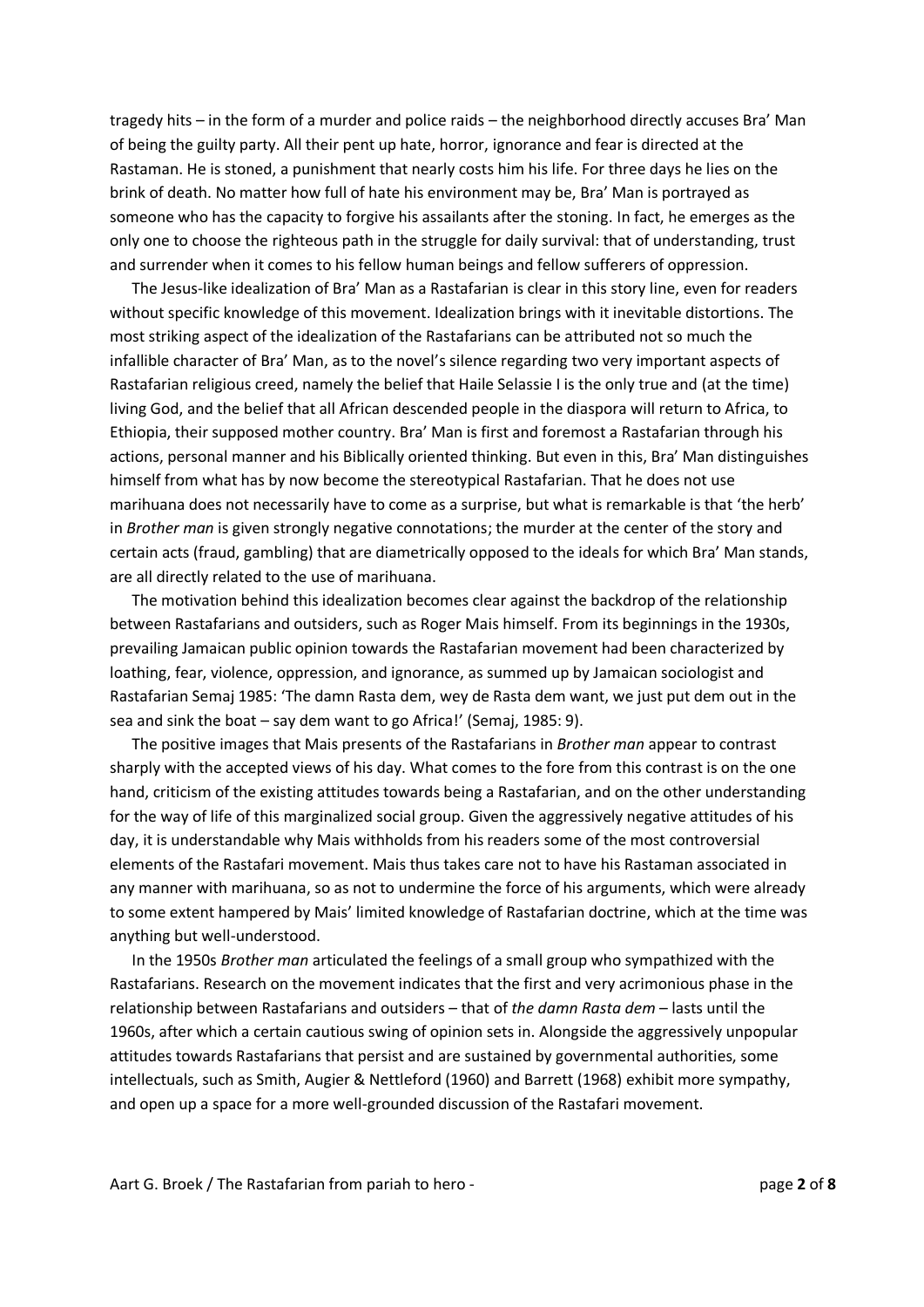#### **The 1960s**

In the 1960s Patterson and Salkey turn their attention to the Rastafari movement in *The children of Sisyphus* and *The late emancipation of Jerry Stover*, respectively. Both novels are representative examples of the attitudes that prevailed among outsiders during that decade: on the one hand, interest, understanding and insight and on the other doubts and criticism.

Patterson depicts the lives of various characters from the Dungle, at the time a rather extensive, open air garbage dump just outside of Kingston, in which the inhabitants built their provisional barracks and huts. They had been forced to do so because the city proper could not process the huge influx of people from the countryside. Patterson portrays these people in their attempt to escape from, in the first words of the novel: the 'worthless, lousy, dirty life' they lead. Among these lives, he focuses on those of young Dinah, of Mary and her daughter Rosetta, and of Brother Solomon and his group of Rastas, all of whom are striving to achieve a better life.

For Brother Solomon and his group a better life means the realization of their wish to go back to the Rastafarian land of origin, Ethiopia. Patterson thus presents us with a decidedly different view of the Rastafarian movement than Mais did. Bra' Man was an eccentric and was despised by his fellow victims of oppression. The Rastafarians in *The children of Sisyphus* constitute a group and in fact only distinguish themselves from their companions in misfortune in the Dungle through the ideal they strive to achieve. In this, the novel closely follows the changing status of Rastafarians in Jamaican society in the 1960s, when support from the lower socioeconomic echelons – particularly the young – grows steadily.

Though the influence of the Rastafari may have grown, Rastafarians are in no way the respected pioneers they would become in the eyes of many in the 1970s (Barrett, 1977; Nettleford, 1970; Owens, 1976). Patterson treats the Rastafari movement with an unusually high level of understanding by providing, in an unassuming way, a remarkably large amount of information about the ritual use of marihuana and meditation gatherings. In this regard, Patterson articulates some of the sentiments of his time, as he does in his ultimately ironic treatment of certain articles of Rastafarian faith, especially their desire to return to Ethiopia. Patterson depicts the Rastafarians as simple souls who upon hearing the 'news' that a ship bound for the motherland is on its way, want to swim out to meet it and, if necessary, swim all the way to Africa. This news turns out to be nothing but rumors, and the Rastafarians find themselves at the end of the novel in the same miserable situation where they were at the beginning.

Patterson's criticism goes even further. Neither Dinah nor Mary and her daughter Rosetta succeed in escaping the Dungle. Nevertheless, their failure is clearly attributed to external factors beyond their control, such as unemployment, racial discrimination, and abuse of power. The failure of the Rastas, however, is attributed to themselves. Patterson shows understanding for the Rastafarians through his reliable descriptions but he is extremely negative in his ultimate verdict on the movement, ridiculing one of its most important tenets. This attitude of skepticism among the more privileged social groups who do not belong to stratum of the shanty-town dwellers dominates until the end of the 1960s, as demonstrated in Salkey's *The late emancipation of Jerry Stover*.

Salkey's novel depicts the life of Jerry Stover that is characterized by boredom, listlessness, and nonchalance. Jerry is searching for his future, for himself, his values and security in the Rastafari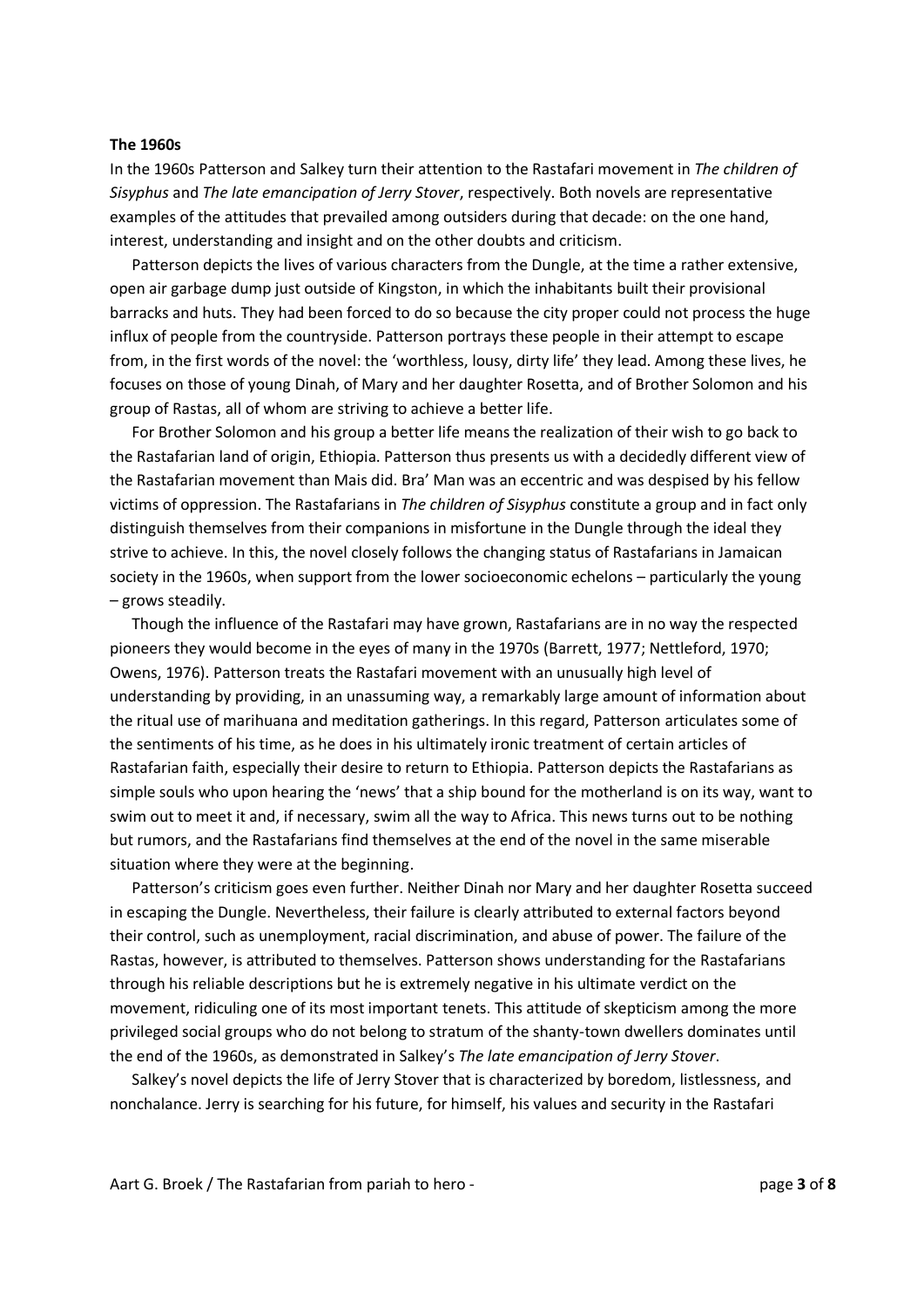movement. He comes from a middle-class family, has a solid formal education and does not suffer much in the way of material need, in stark contrast with the Rasta group he considers joining, which resides in the Dungle. Despite his many activities on their behalf, such as helping to organize a peaceful demonstration, writing a petition, giving lessons to children and adults, Jerry ultimately does not join the Rastafari movement. At the end of the book Jerry is still a man in search of a goal in life. Vacillating attitudes with regard to Rastafarians in the 1960s are what come to the fore in Salkey's novel, where it initially seems possible to find 'meaning in life' through Rastafarianism, but ultimately it becomes clear that this is not the case. This impossibility is very dramatically and emphatically expressed at the end of the novel, when members of the group of Rastas are buried under a thick layer of stones during an earthquake.

## **The 1970s**

Along with the reggae music associated with it (see Bilby, 1985; Clarke, 1980) the Rastafari movement began its triumphal procession through Jamaican society in the 1970s. In the novels of Jamaican authors Rastafarians and reggae assumed much more favorable depictions than ever before and in poetry and pop songs expressions of praise intended for Rastafarians and their views became massively popular. In this decade there was an enormous spread of the ideas, ideals and particularly the symbols of the Rastafari movement, such as *dreadlocks*, I-tal food, reggae music, *ganja*, and the red-black-green-yellow color combination of the Ethiopian flag.

Although this certainly did not mean that 'everybody turned Rasta', Rastafarian influence dramatically increased among all socio-economic strata of the Afro-Caribbean communities in Jamaica and the rest of the West Indies as well as among West Indians in the diaspora (Cashmore, 1983). As tolerance for and interest in Rastafarianism grew, the movement became a symbol of home-grown and independent development not only in the socio-cultural sphere, but ultimately also in economic and political areas. Even though this did not lead to the transformation of Jamaica into Sion, Rastafarians were no longer demonized, especially after gaining positive acknowledgement by Jamaican Prime Minister Michael Manley (1972-1980) and their virtual canonization by reggae superstar Bob Marley.

With the Rastafari movement as its central theme, N.D. Williams' novel *Ikael Torass*, was published in 1976. In Andrew Salkey's 1968 novel, Jerry Stover seeks a foothold and goal in life with the Rastafarians but in the end he fails to do so. A decade later the main character in William's *Ikael Torass* fares quite differently. At the beginning of the novel Michael is on the verge of leaving his native land of British Guyana in order to go and study at the regional university in Jamaica. Saying farewell and leaving his country was not easy but after some delay Michael nevertheless departs.

Once in Jamaica, he begins his university studies, but the novel is anything but the story of a successful student. On the contrary, *Ikael Torass* is the story of Michael's growing awareness of the hypocrisy of Jamaican society, university education included. On the one hand, he sees a small elite class of West Indians (including the students) who accept and propagate western, political , economic and cultural hegemony in the region, while on the other hand he sees a considerably larger group of West Indians who live in abject poverty and who do their utmost merely to survive. Rastafarians belong to this group, as do the majority of those who sympathize with them.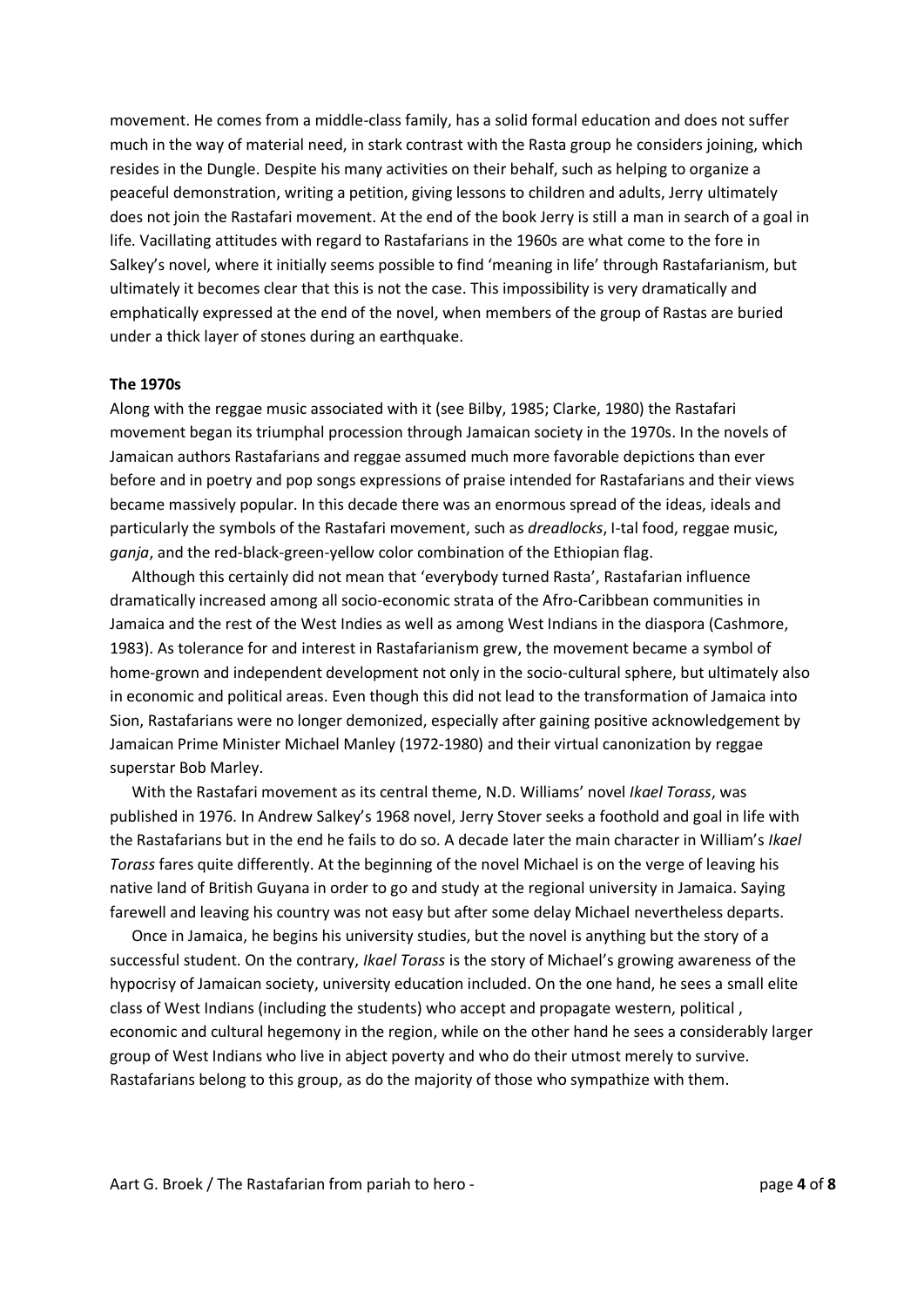At a certain moment Michael comes into contact with one of them. He has joined a student demonstration, without actually knowing exactly what is being demonstrated against. He has lost all sympathy with the students and university; he is filled with disgust and looks for a way out. It is precisely at that moment that a Rasta sympathizer lends him a helping hand. Mesmerized by the reggae music coming from a portable radio, Michael is led away by him from the demonstration into the world of the Rastafarians and other marginalized people. This marks the start of an entirely new and extremely beneficial life experience for Michael. He grows increasingly estranged from his middle-class upbringing and ideals. The confrontation with the daily life of the residents in the barrack yards opens his eyes to how the Jamaican elites neglect and oppress them. Michael emerges from this 'spiritual immersion' with a new identity and – symbolic of this change – a new name, Ikael Torass.

The 'I' in Haile Selassie I is supposed to be pronounced as the first person 'I'. Rastafarians used this 'I' usually in place of the first syllable of other words, for example I-cient (ancient), I-tal (vital), Iquality (equality), and so Ikael for Michael, in order to underscore his bond with the Rastafaris. Torass is a contraction of 'to your ass', a term of abuse, aimed in this case against Babylon, against Western hegemony. The contrast between Jerry and Ikael is evident, and through Ikael, Williams responds critically to how his predecessors expressed their views towards the Rastafari movement.

The euphoric mood in which Ikael finds himself at the end of the novel notwithstanding, his future remains undiscussed. To what degree the Rastafari movement would actually be able to bring about the desired transformation of Jamaican society was a question first posed with a degree of urgency at the outset of the 1980s, when pro-Western Prime Minister Edward Seaga swept Manley from the political stage. This made the issue 'Can Rasta deliver?' more pressing. At the time Ikael Torass was published there was no doubt that the answer to this question was 'Yes'.

With this novel we are far removed from Mais' *Brother man*. The Rastaman has become a hero, a paragon, a source of inspiration. This image is not only met with in literature for adults, but also in literature for children. Jean D'Costa's *Escape to Last Man Peak* (1975) depicts a group of children fleeing from an epidemic. During their adventurous trek right across Jamaica it is a Rastaman who provides them with food, water and shelter at a crucial moment. For D'Costa('s children) Rasta epitomizes Good.

#### **The 1980s**

By the 1980s, there had been an undeniable growth in the number of followers of the Rastafari movement. Of greater appeal than their religious doctrine, however, were the symbols, freedoms (such as the smoking of *ganja*), and reggae music associated with the Rastafarians. These symbols, freedoms, and music began more and more to lead a life of their own at the end of the 1970s, separate from the Rastafari faith. The belief in Rastafari was relegated to the background and was overshadowed by the rasta-style, extolled in the novel *The harder they come* (1980), which was preceded by the movie of the same name. In the meantime, reggae music was surpassed in popularity by that dub poets and the precursors of rap (Habekost, 1993).

*The harder they come* is the fictionalized biography of Rhygin, a legendary rudeboy and folk hero who lived in and around Kingston at the end of the 1950s. We follow Rhygin's exciting transformation from country boy to city 'ganja dealer and reggae star'. In the end Rhygin's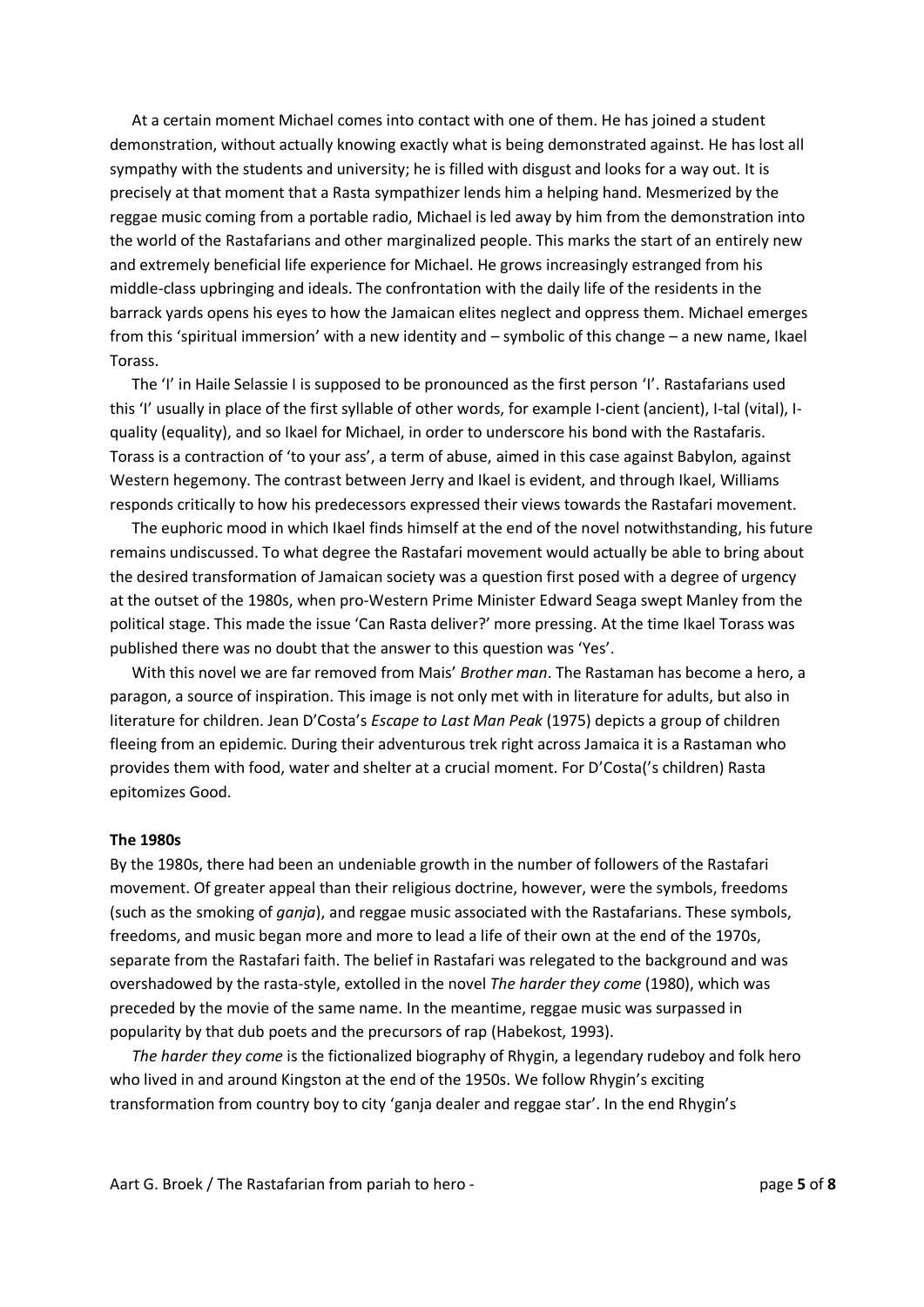rebelliousness causes him to be declared an outlaw by the authorities, but at the same time to be declared a beloved hero by the people who take his fate to heart. In the novel the song 'The harder they come' makes Rhygin popular, the song that in Jamaica (and far beyond) was sung into the hit parade by rudeboy Jimmy Cliff. The song is a homage to the rebellious lifestyle and contentious politics depicted in the novel, and an expression of aspects of the ideology that underpins that lifestyle and those politics:

Talk about the pie up in the sky Waiting for me when I die But between the day you born and when you die, Dey never seem to hear you when you cry…

So, as sure as the sun will shine I'm gonna get my share now… what's mine And then, the harder dey come Is the harder dey fall One an' all.

The response of Western hegemony to this lifestyle and politics is depicted in Clyde Knight's *We shall not die* (1983). A few months before Ronald Reagan, then President of the United States, acted on what he felt was his right and obligation to invade the Caribbean island of Grenada, Clyde Knight's novel *We shall not die* appeared. What exactly Reagan said during the preparations for the invasion is not yet part of the public record. But his words could have been similar to those that Knight has the American president say in his novel, in response to a fictional revolutionary threat to US domination in Jamaica: "'No Buts! We are going in there. Now, get on that line and tell them we are coming to their aid, whether they like it or not. And you,' he said to his Defense Secretary, 'get busy organizing for troops to fly in.'"

In this novel, Knight has a large group of well-organized Jamaicans revolt against the oppressive Jamaican regime at the end of the 1970s. The airport, radio stations and other important buildings are occupied, and a number of American bauxite executives are taken hostage. The Jamaican government does not immediately strike back for fear that ruling class Americans might be killed. The American president has less of a problem with that. What he takes 'American interests' to mean are not the five American hostages, but instead US control over the land and labor of the Jamaican people. 'You expect us to give up millions of dollars' worth of land and investments just because a bunch of hooligans demand that we do so,' Knight has the American president say.

The American invasion puts a bloody end to a frantic attempt at land reform, a more just division of wealth in Jamaica and efforts to throw off the shackles of poverty. The book ends with the invasion, preceded by an extensive description of the organization that leads the revolt. The invasion may have put down the revolt, but not the resistance. The dying words Knight has his hero utter are: 'We shall be back, we shall not die.' These are also the closing words of this rather grim novel about a much grimmer reality.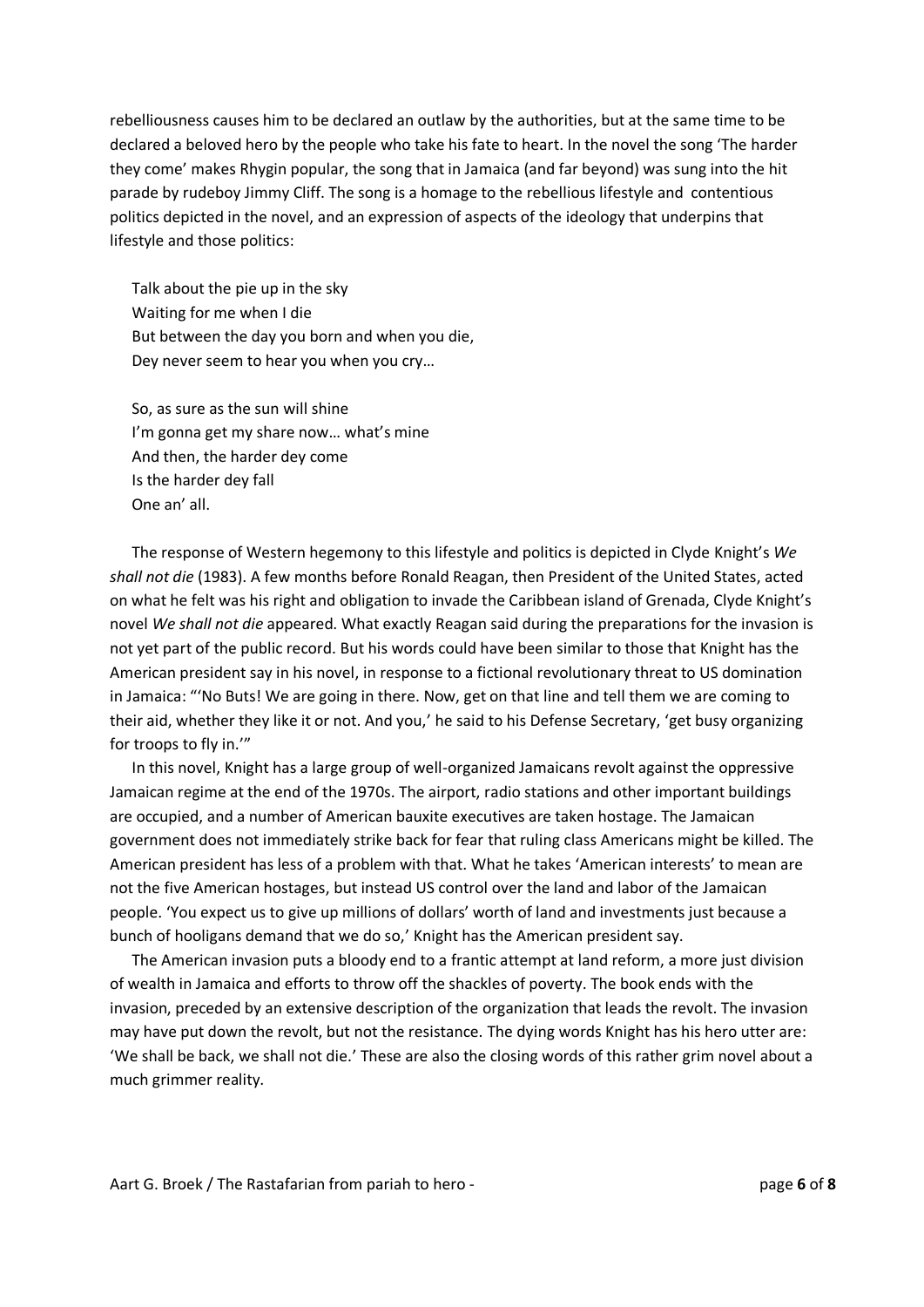In *We Shall Not Die*, this reality is evoked time and again in just a few lines of reggae lyrics, such as those from the following song 'Soul power' by the Heptones:

Now I will not hide my feelings no more, oh no, oh no, We want the right to live like free men But poverty is all we feel Now I will not hide my feelings no more.

He who is less than just, is less than man It is only by justice that we can authentically Measure man's value or his nullity. People see me acting strange They may think it's a burning shame, But they don't seem to realize the pangs of Hell that I feel.

In Knight's novel it is the lyrics to this reggae song that give the main character just that little nudge necessary to kick start his existing dissatisfaction into action, and he proceeds to set up an extensive resistance group against exploitation and oppression. Although the revolutionaries do not necessarily identify as Rastafarians, they embody the self-confidence and the rejection of social injustice (Babylon) associated with Rastafarians, their lifestyle and their music.

In the second half of the 1980s, however, 'the pangs of hell that I feel' were not actually transformed into organized resistance. In hindsight, this could hardly be expected of the Rastafari movement, which was characterized by a high degree of disorganization and an equal degree of ideological division (Barnett, 2005). Its foundational premises seemed insufficient to support substantial changes in society in general or even at the interpersonal level of relations between the sexes in particular (Lake, 1994). '[The] revolutionary potential of the Rastafari movement,' Van Dijk concluded in his doctoral dissertation, '[appears] practically totally gone.' The answer to the question 'Can Rasta deliver?' is that it may have (had) the potential to, but it did not, at least not by the closing decade of the twentieth century. Knight's *We shall not die* is to some extent emblematic of this impotence: Rastafarianism and reggae may have been inspirational but ultimately did not deliver in practical terms. The final words of Knight's hero, though, suggest, as does Barnett (2012), that not all hope is lost as we enter the new millennium.

## **REFERENCES**

Barnett, Michael N. (2005). The many faces of Rasta: doctrinal diversity within the Rastafari movement. *Caribbean Quarterly, 51, 2*, 67-78.

Barnett, Michael (Ed.) 2012. *Rastafari in the new millennium: a Rastafari reader*. Syracuse: Syracuse University Press

Barrett, Leonard E. (1968). *The Rastafarians: a study in messianic cultism*. San Juan: Institute of Caribbean Studies.

Barrett, Leonard E. (1977). *The Rastafarians: the dreadlocks of Jamaica*. London: Heinemann.

Aart G. Broek / The Rastafarian from pariah to hero - page **7** of **8**